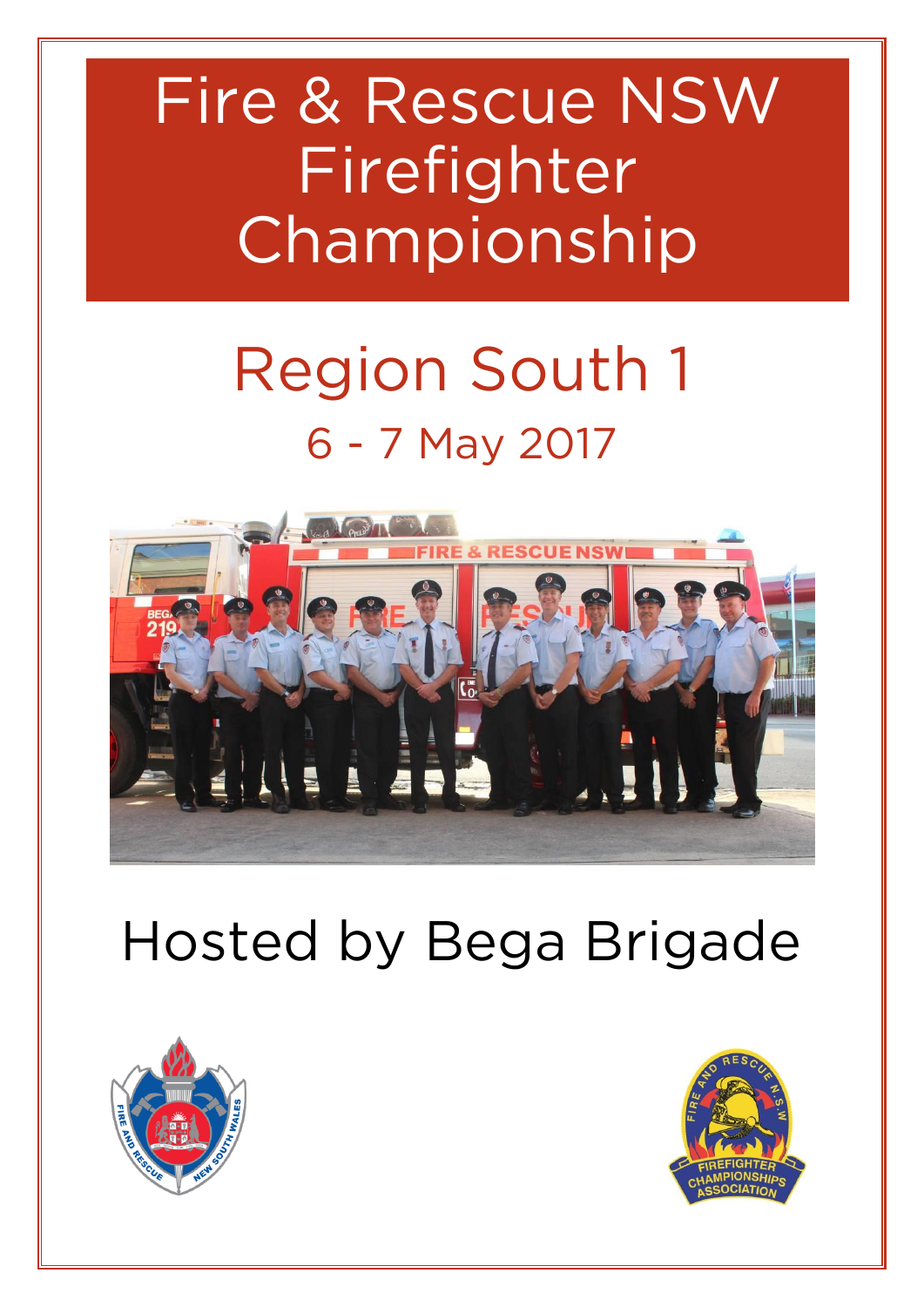

### THE CHAMPIONSHIP ENVIRONMENT

The Championships have held many throughout the history of the NSW Fire Brigades. Since 1932 records and photographs have documented the achievements of firefighters in competitive events. Today the Championships are directly associated with, and embody events developed over the past 85 years to reflect the contemporary operational firefighting environment.

In 2017, as we enter our 6th year as Fire & Rescue NSW (FRNSW), the evolution of the Championships continue. FRNSW has developed a visionary corporate plan based on respect, integrity, service delivery and courage with safety as a guiding principal. These values are, and will further develop as the foundation for the environment the Championships operate within.

What will also continue will be the focus on skills improvement, safety as well as using the Championships to promote FRNSW as a highly effective emergency service, serving Communities across NSW. This can be best achieved by displaying our sophisticated vehicles, equipment and operational capability to the community. Additionally, we seek to use the Championships as a means to improve community safety by providing fire safety education to a wider audience, including the business sector.

Whilst respecting past traditions, I encourage all to engage and embrace the contemporary values of FRNSW as the platform for the Championships continued evolution.

Finally, I am pleased to welcome the new FRNSW Commissioner Paul Baxter, to his first FRNSW Championship and I look forward to introducing him FRNSW Championship family.

#### *Assistant Commissioner Rob McNeil AFSM Director of Championships*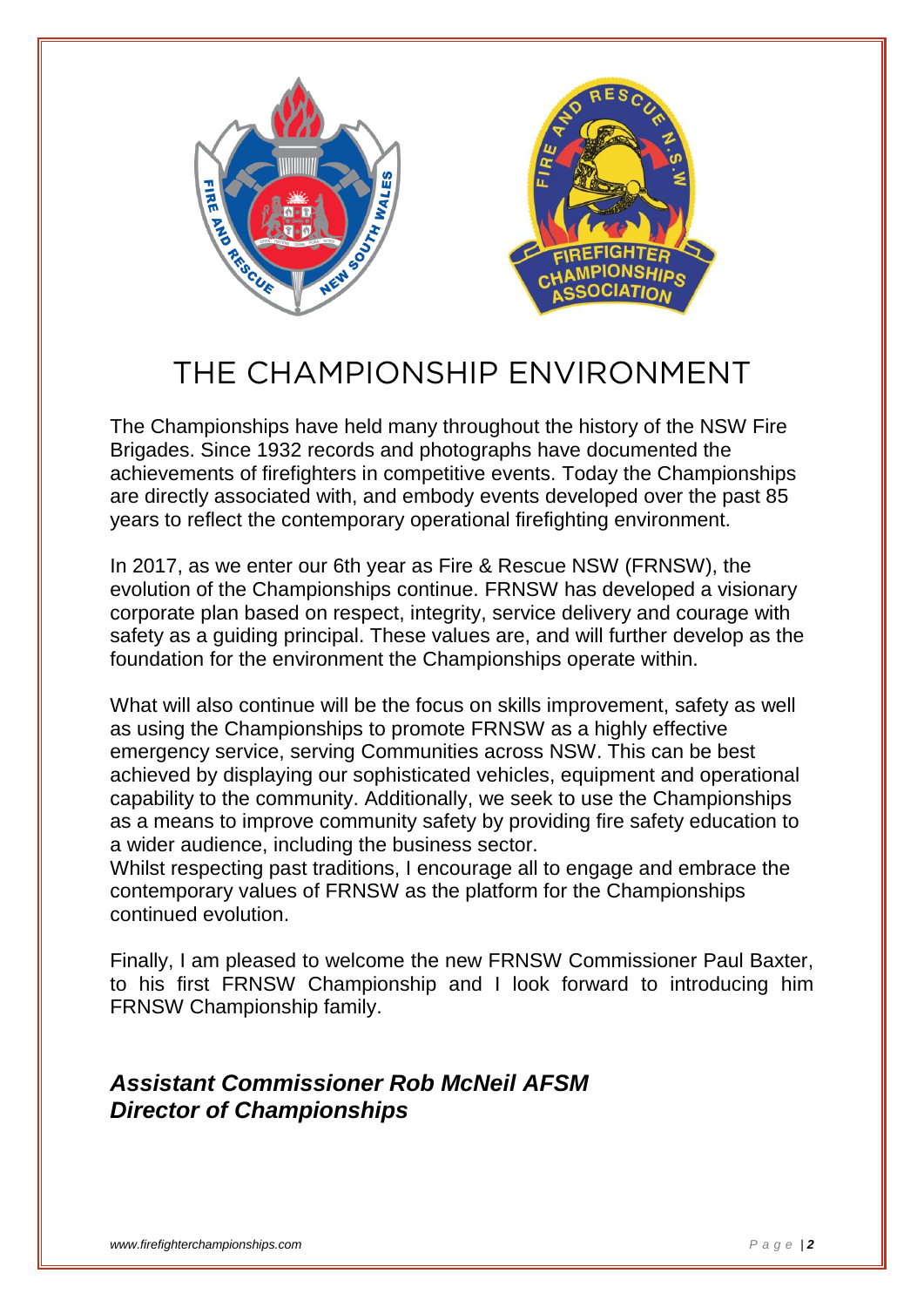## **Championship Values**

- Develop, maintain and enhance the operational skills of firefighters
- Promote a professional image of FRNSW to the communities of NSW
- Promote community safety and awareness
- Encourage teamwork, camaraderie and individual performance of competitors at Championships
- Demonstrate the various skills, knowledge and expertise of FRNSW and other services to the community

## **Championship Objectives**

- Provide improved opportunities for firefighters to display a high level of skills
- Deliver improved community safety programs
- Provide an opportunity to promote the services of the FRNSW to stakeholders

## **Championships Safety Strategy**

On 1 January 2012, FRNSW adopted the Work Health & Safety Act legislation of 2011. As a result of this and with the ultimate goal of achieving a rigorous safety system. The Championship Safety Strategy was developed uniquely for the Championships and built on the foundation of Fire & Rescue's, Be Safe Program.

The Championship Safety Strategy ensures all events are risk assessed and mitigation strategies implemented by the Championship's safety team. The safety team consists of

- Director Safety
- Two Safety Officers
- A Lead Safety Marshall and Event Safety Marshalls

The roles of the safety team is outlined in the Firefighter Championships Association 2013 Safety Strategy.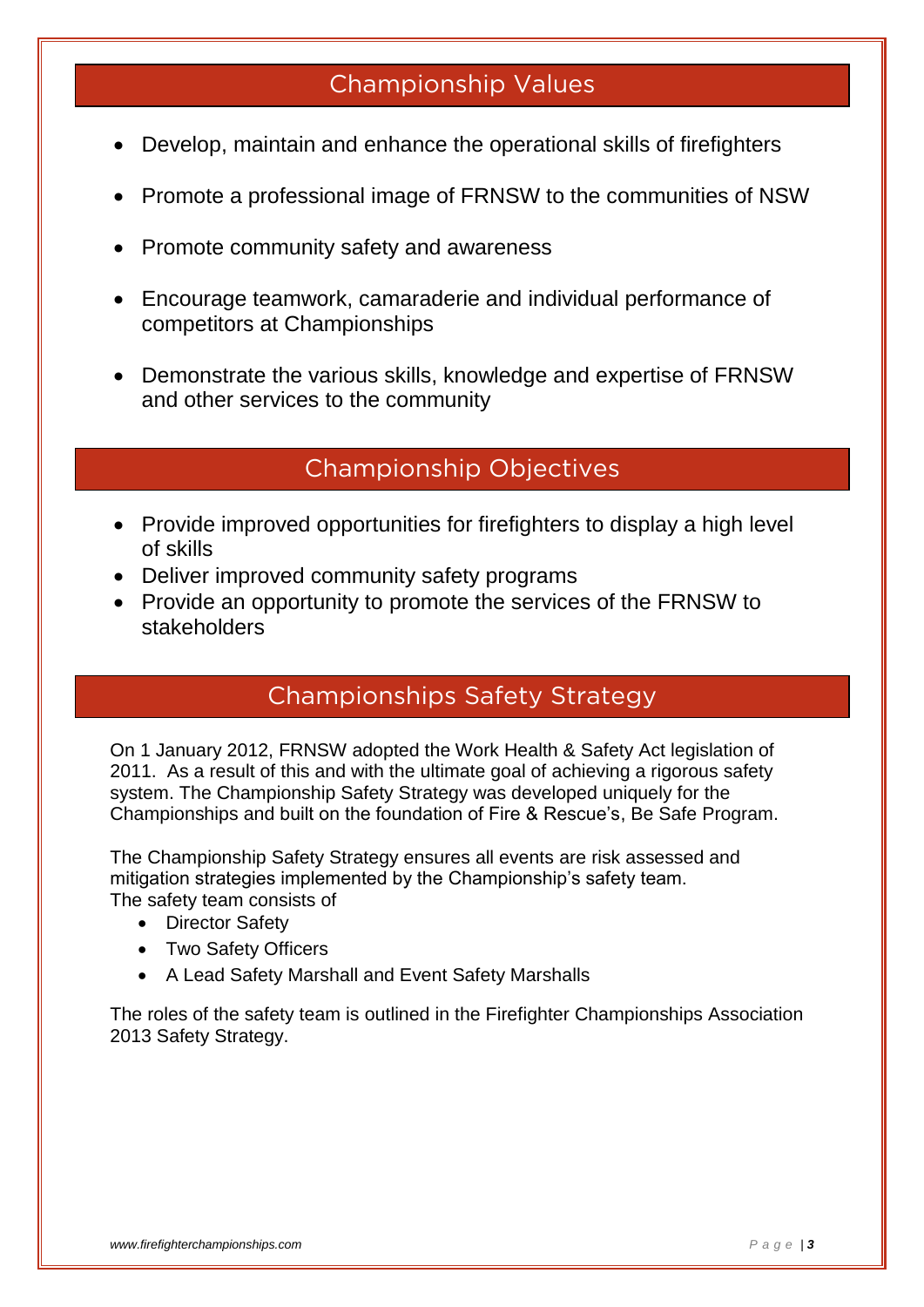#### Fire & Rescue NSW Code of Conduct **Fire & Rescue NSW Code of Conduct**

Everyone in FRNSW has both an individual and organisational responsibility to act ethically. Every employee and contractor is responsible for observing the spirit, intent and content of this Code of Conduct in his or her work for FRNSW.

All FRNSW officials, competitors and support personnel attending the Championship are required to comply with the FRNSW Code of Conduct, especially in the areas of respect for people, integrity, professionalism and diligence and take account for their actions.

With regards to professionalism, approval is granted to attend the Saturday night function and to consume alcohol in dress uniform provided you do so responsibly and in the confines of the function room only.

No personnel are to consume alcohol in uniform outside the designated function area.

Copies of the FRNSW Code of Conduct are available on the FRNSW Intranet.

## **Alcohol and Other Drugs Policy**

FRNSW has implemented an Alcohol and Other Drugs Policy and Alcohol and Other Drugs Testing Procedure. From December 1 2013. As a result any employee can be drug and alcohol tested at any time whilst at work.

All FRNSW employees and managers have responsibilities in ensuring the Work Health and Safety of themselves and other persons. All employees have responsibilities to take reasonable care for his or her own health and safety, and take reasonable care that his or her acts or omissions do not adversely affect the health and safety of other persons.

All employees are encouraged to take personal responsibility in their consumption of alcohol and responsible and lawful use of general medications.

FRNSW provides the following support services to all employees:

- FRNSW Chaplain, Major Lyndsay Smith, 0418 869 280;
- FRNSW Employee Assistance Program (EAP), 1300 360 364;
- The Wellbeing Coordinator , 9265 3910 or 0448 295 725;
- The Health and Safety Branch, 9265 2800.

Any employee can self-disclose substance misuse and/or abuse to Workplace Standards or Health and Safety Branch.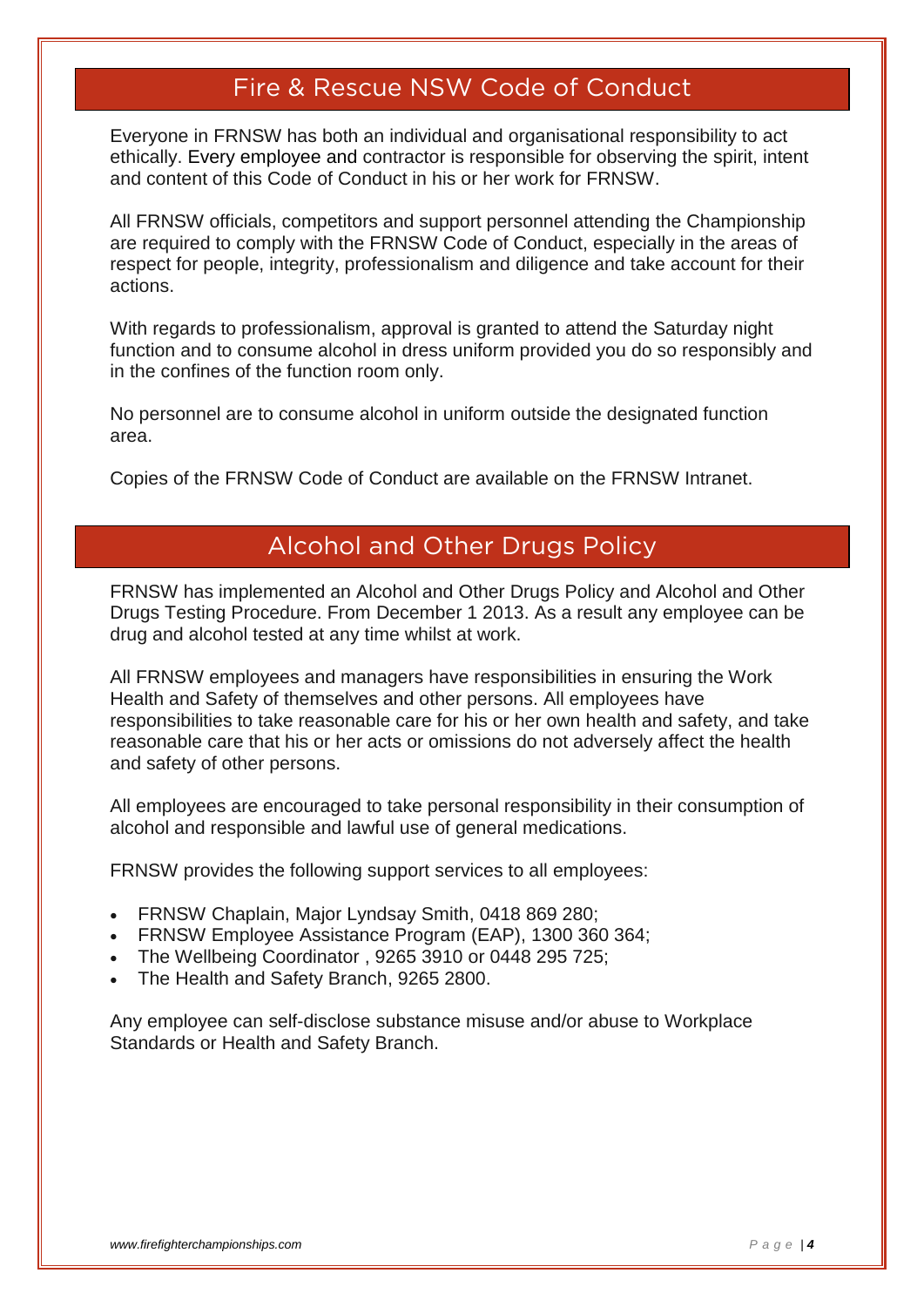#### **POLICY STANDARDS**

This policy adopts the following standards relating to alcohol and other drugs:

#### **Alcohol**

Workers must not be in the workplace with a blood alcohol concentration (BAC) of 0.02 grams or above of alcohol per 210 litres of breath (i.e. 0.02mg %).

Workers must not have in their possession any unsealed alcohol, or consume alcohol while at work or in the workplace.

FRNSW uniformed workers must not consume alcohol while in FRNSW uniform or wearing any identifiable part of FRNSW uniform, provided that the Commissioner may grant exemptions to allow the consumption of alcohol at work or whilst in uniform at special events. In these circumstances, workers must ensure that alcohol is consumed in a responsible manner, consistent with upholding the reputation and integrity of FRNSW.

#### **Prohibited Drugs**

Workers must not use any prohibited drug or non-prescribed steroid in any FRNSW workplace (including in any FRNSW vehicle).

Workers must not be in the workplace with concentrations of any prohibited drug in their body systems at or above the cut-off level for that drug.

## **MSA AirMaXX Breathing Apparatus**



Three position adjustable back plate length to suit height variation of the wearer. Carrier plate provides a channel that protects airlines. Harness hip belt shaped for optimal load transfer and distribution. Swivels to follow body movements.

AutoMaXX-lung governed demand valve for AirMaXX. Positive pressure, easy operation with twistable, fully flexible silicone medium pressure line. Plug in and breathe comfortable, fast and safe.



11 Columbia Way, Norwest Business Park Baulkham Hills, NSW 2153 **Tel: 1300 728 672**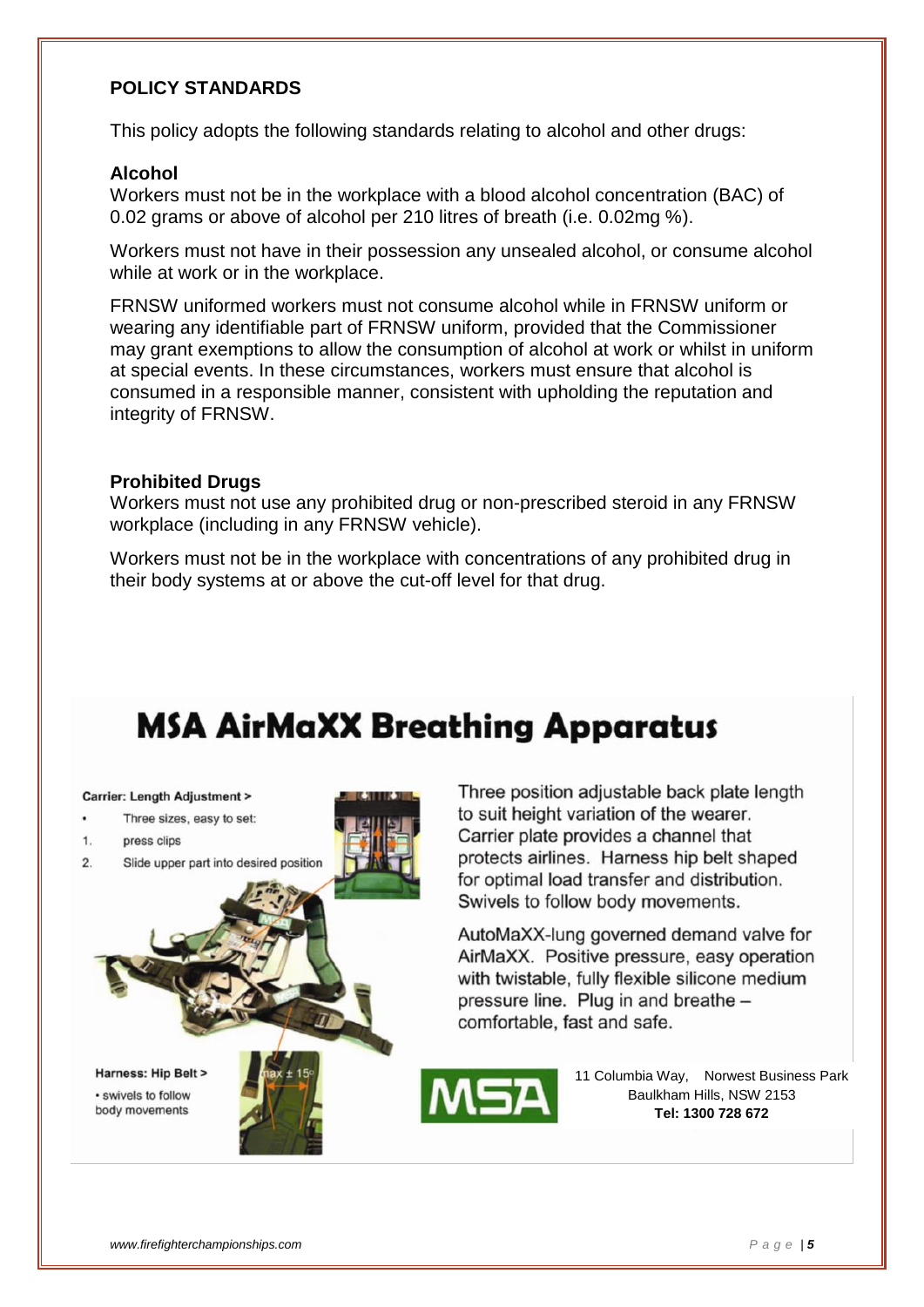Bega Brigade, the current NSW State Champions, extends a warm welcome to everyone, hope they enjoy what Bega has to offer, and the weekend of competition, friendship and camaraderie.

Members of the Brigade, with great support from the Zone Office, have worked tirelessly to ensure this Championship will be extremely successful and enjoyable to competitors, officials, visitors and spectators alike.



with trophies won at last vear's State Championship.  $\overline{\phantom{a}}$  the picture of  $\overline{\phantom{a}}$ with trophies won at last year's State Championship.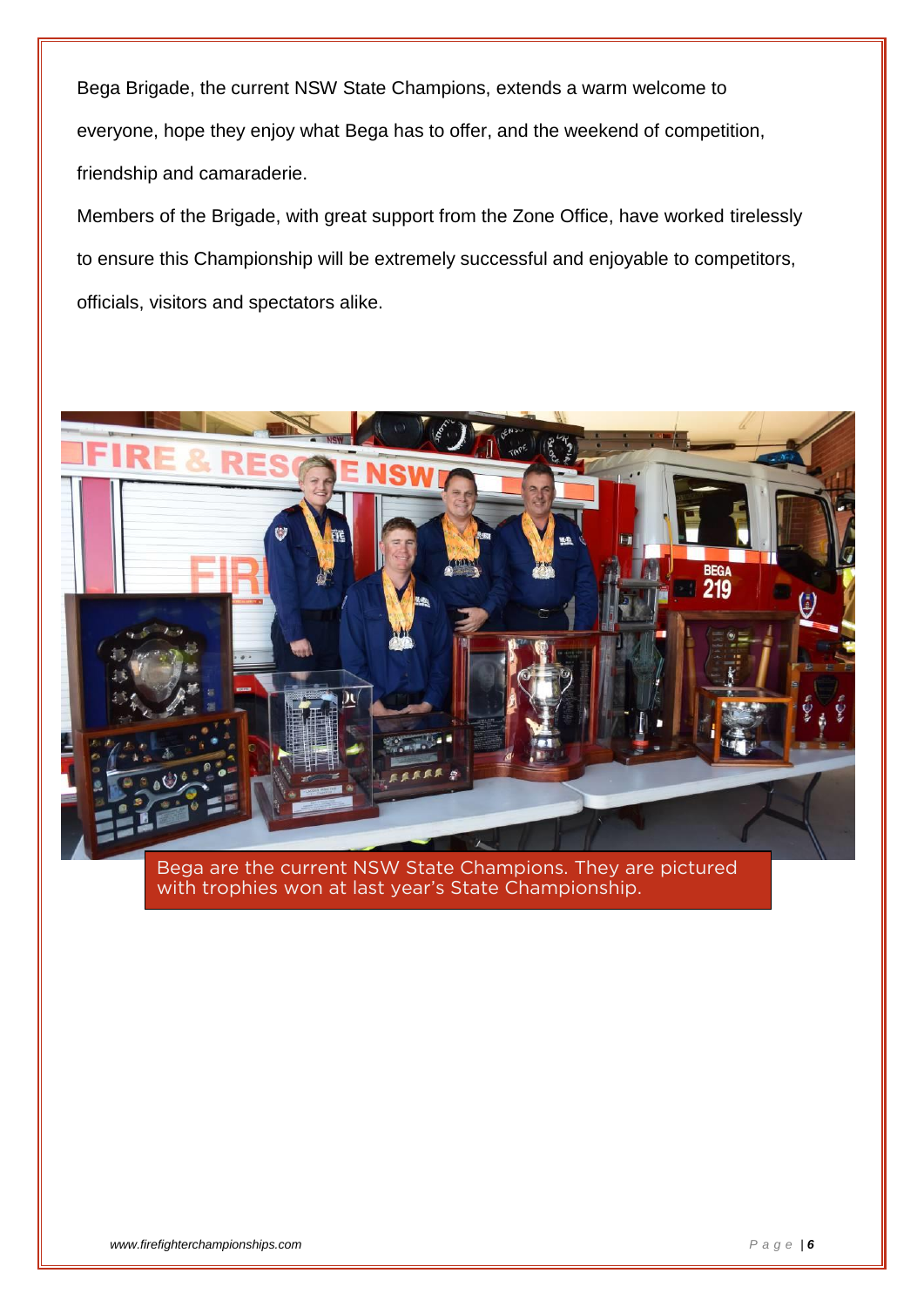## **A Brief History of Bega**

Bega is a town in the southeast of [New South Wales,](https://en.wikipedia.org/wiki/New_South_Wales) Australia in the [Bega Valley Shire.](https://en.wikipedia.org/wiki/Bega_Valley_Shire) The town is located on the Princes Highway, 424 kilometres south of Sydney.

The Bega region was used by the Yuin-Monaro tribal grouping of Aborigines for thousands of years before Europeans arrived in the area. The first European to come near the area was [George Bass,](https://en.wikipedia.org/wiki/George_Bass) who explored the coastline in 1797 as part of his broader explorations of the Australian coast. William Tarlinton was the first European to explore the area on foot, arriving in 1829. He returned in the early 1830s and settled there, starting a cattle farm. Others who arrived in the area around the same time were the Imlay brothers, who also began farming there. Their name has since been preserved in the form of [Mount Imlay National Park.](https://en.wikipedia.org/wiki/Mount_Imlay_National_Park) Live cattle were transported to Sydney for a time, to be supplemented by tallow and hides in the early 1840s. Beef and dairy farming were carried on in the area through the 1840s, and many towns were surveyed in the 1850s.

The town of Bega itself was laid out and gazetted in 1851. Located to the north of its present location, repeated flooding later resulted in its relocation to the higher ground south of the river. Dairy farming expanded in the region quickly throughout the 1860s, overtaking cattle farming as the predominant industry. In 1858, Tathra was used as a port for the transport of products to Sydney, and the Illawarra Steam Company was established. In 1860, Tathra Wharf was constructed, which allowed for the further growth and expansion of the dairy industry.

The region received a further boost in the late 1870s when gold was discovered in the Bermagui area. The Bermagui gold rush followed quickly in 1880. Two years later, in 1882, the Municipality of Bega was created. The Bega Dairy Cooperative Limited was set up in the late 1890s.

Bega is now well known for its cheese. [Bega Cheese](https://en.wikipedia.org/wiki/Bega_Cheese) is manufactured by Bega Cheese Limited formerly known as The Bega Co-operative Society Limited which is one of the larger Australian cheese companies. Their products are exported around the world and distributed across Australia and are available in most supermarkets and general stores.



Began Fire Station Crew Trees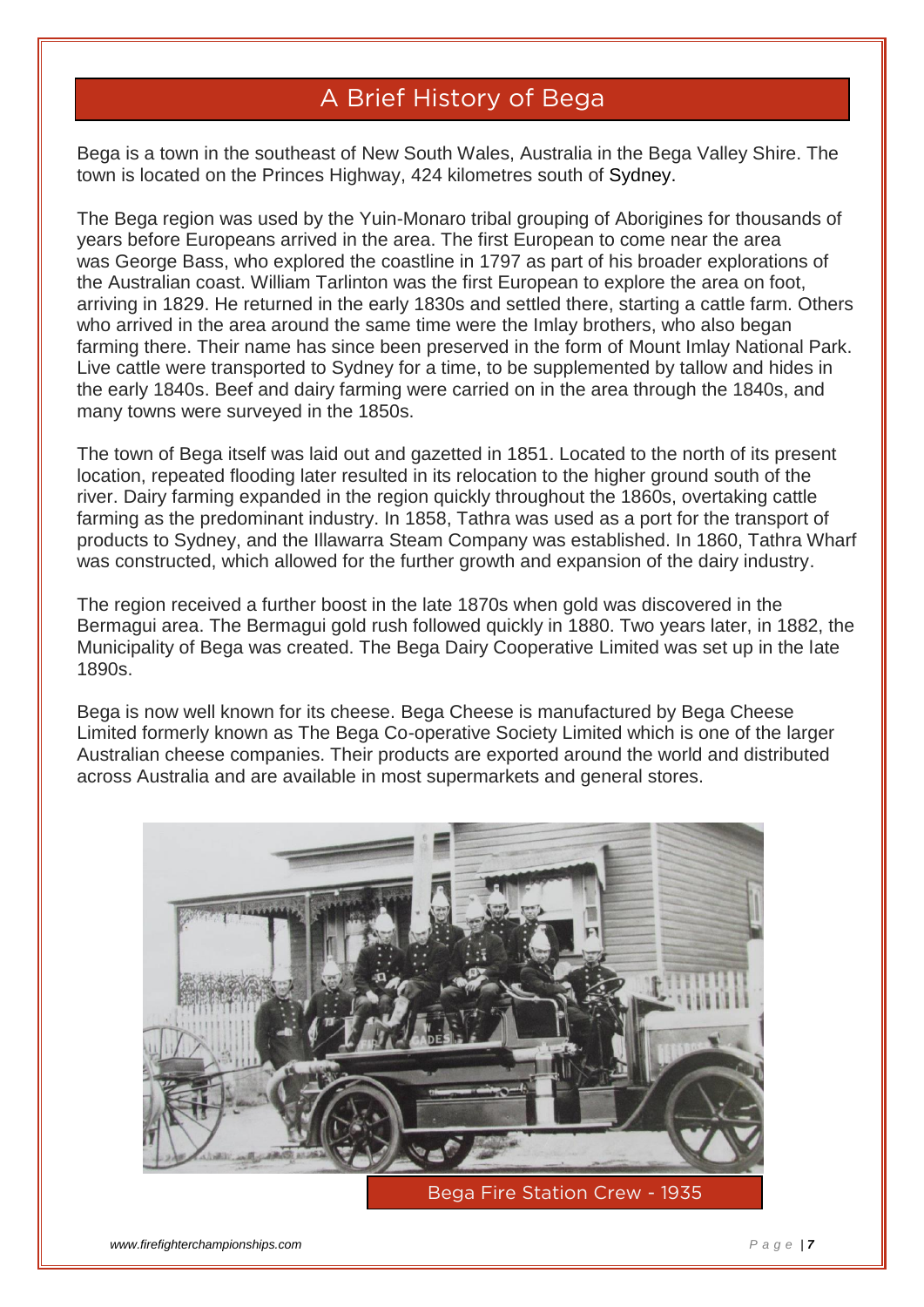

With more than 185 years' experience in protecting people, property and assets, we are Australia's leading provider of security and fire safety products and solutions. safety products and solutions.

Whether it is home security, business security,<br>firefighting products, fire detection systems, fire equipment services or fire training courses, we combine state-of-the-art technology with highly skilled technicians to meet your safety and security needs. security needs.



.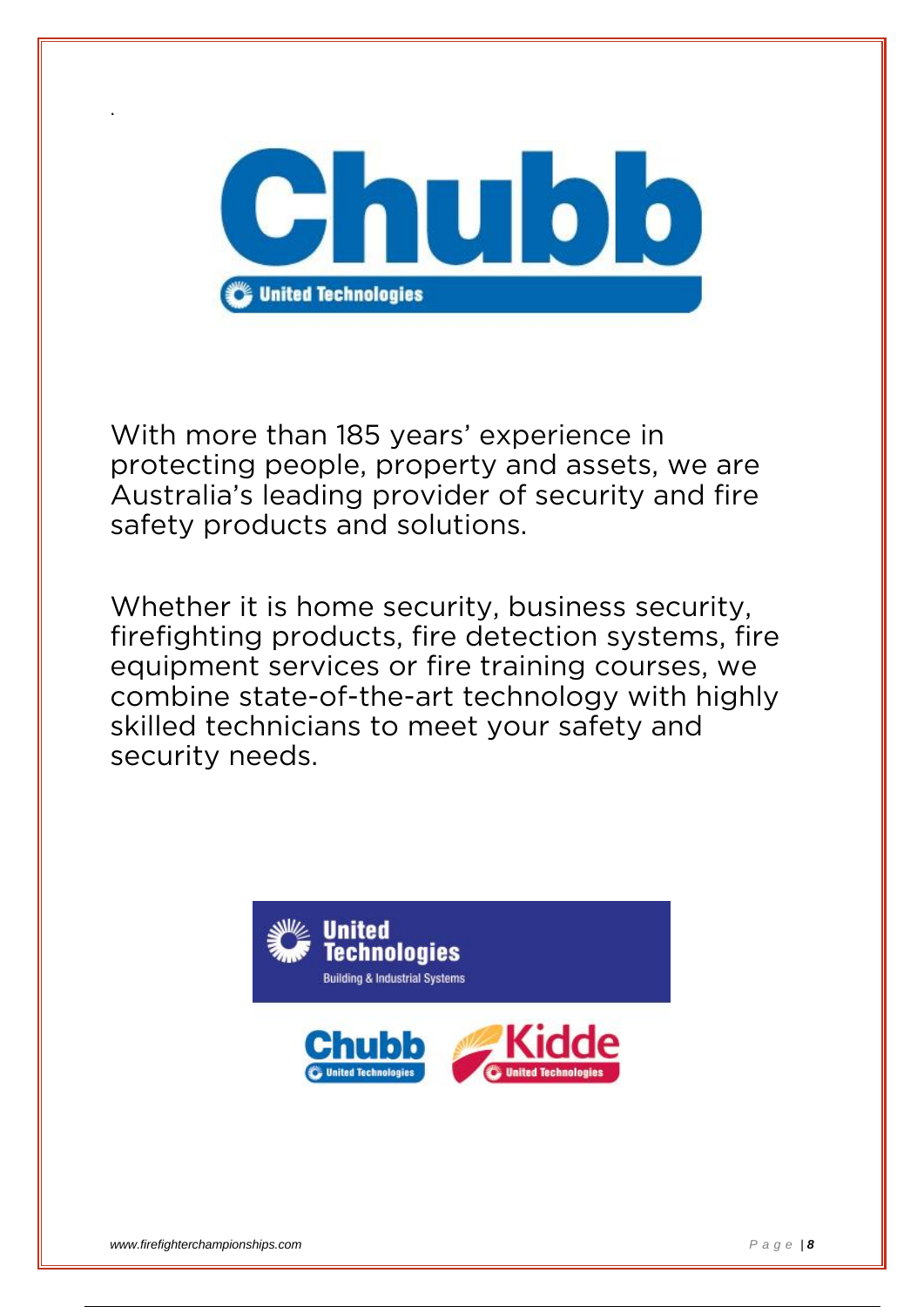**Official Schedule**

| <b>Friday</b><br>5 May 2017   | 1800 hrs<br>1900 hrs         | Welcome<br>Registrations:<br><b>Grand Hotel (back bar area)</b><br>236 Carp Street, Bega                                                    |
|-------------------------------|------------------------------|---------------------------------------------------------------------------------------------------------------------------------------------|
| <b>Saturday</b><br>6 May 2017 | 0630 hrs                     | Breakfast available at the competition grounds<br><b>Keith Mitchell Sportsground,</b><br><b>Cnr Valley Street and Carp Street, Bega</b>     |
|                               | 0700 hrs                     | Meeting of officials                                                                                                                        |
|                               | 0715 hrs                     | Warm up and exercise for competitors<br>Safety brief to competitors                                                                         |
|                               | 0800 hrs                     | Events commence                                                                                                                             |
|                               | 0845 hrs                     | Dress and form up for official opening                                                                                                      |
|                               | 0900 hrs                     | <b>Official opening ceremony</b>                                                                                                            |
|                               | 0930 hrs                     | Events resume until approximately 1630 hrs. No break for<br>lunch. Food and drink available at the ground.                                  |
|                               | 1630 hrs<br>(approx)         | De-brief of officials                                                                                                                       |
|                               | 1830hrs<br>(for<br>1900 hrs) | Social evening - dinner<br><b>Bega Valley Commemorative Civic Centre</b><br><b>Zingel Place, Bega</b><br>Attire: Dress uniform/smart casual |
| <b>Sunday</b><br>7 May 2017   | 0630 hrs                     | Breakfast available at the competition grounds<br><b>Keith Mitchell Sportsground,</b><br><b>Cnr Valley Street and Carp Street, Bega</b>     |
|                               | 0700 hrs                     | Meeting of officials                                                                                                                        |
|                               | 0715 hrs                     | Warm up and exercise for competitors                                                                                                        |
|                               | 0730 hrs                     | Events commence and continue until completion. No break<br>for lunch. Food and drink available at grounds.                                  |
|                               | <b>1300 hrs</b>              | Closing ceremony at completion of all events                                                                                                |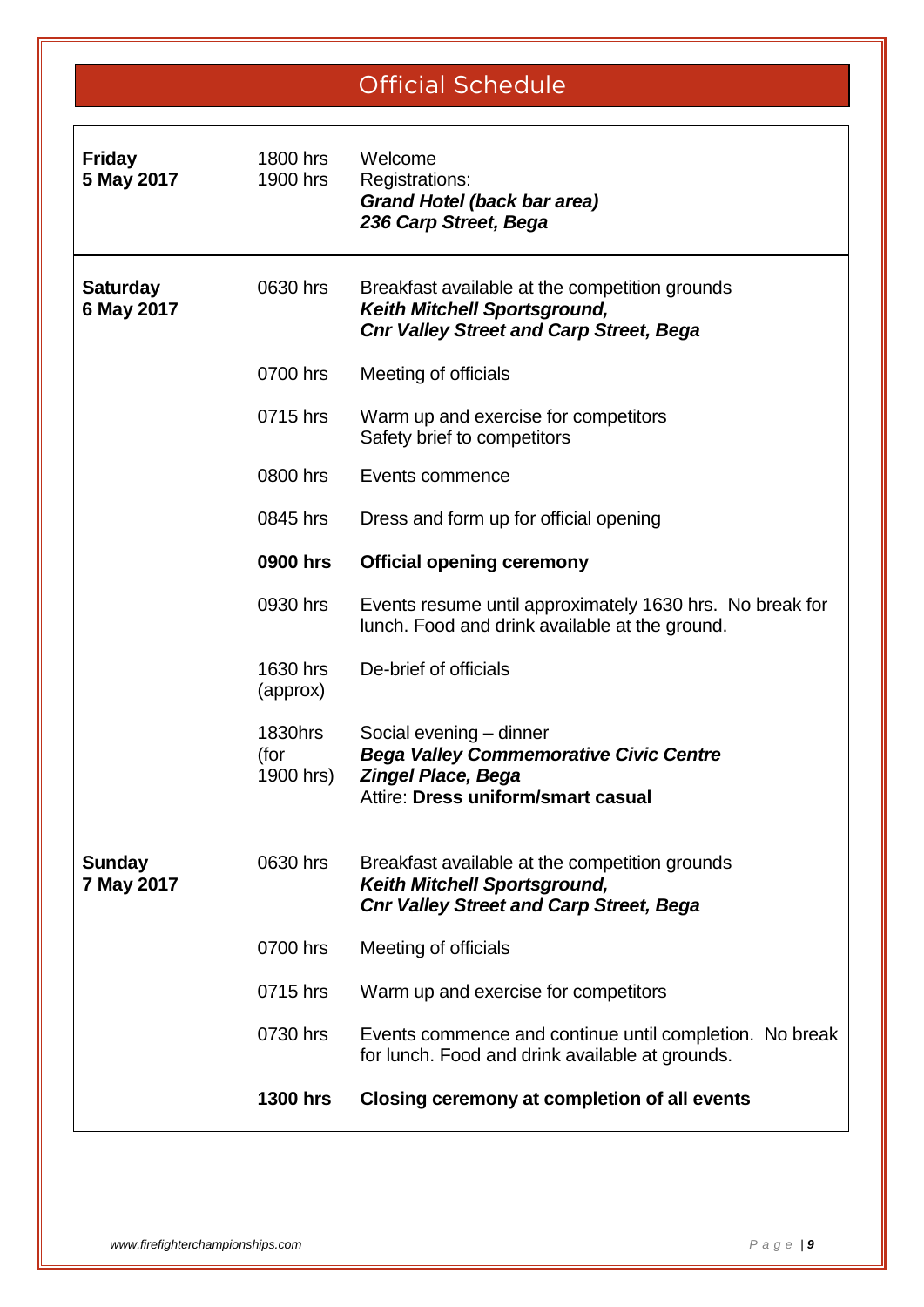

#### **Keith Mitchell Sportsground, Cnr Valley Street & Carp Street, Bega**

**Bega Valley Commemorative Civic Centre, Zingel Place, Bega**

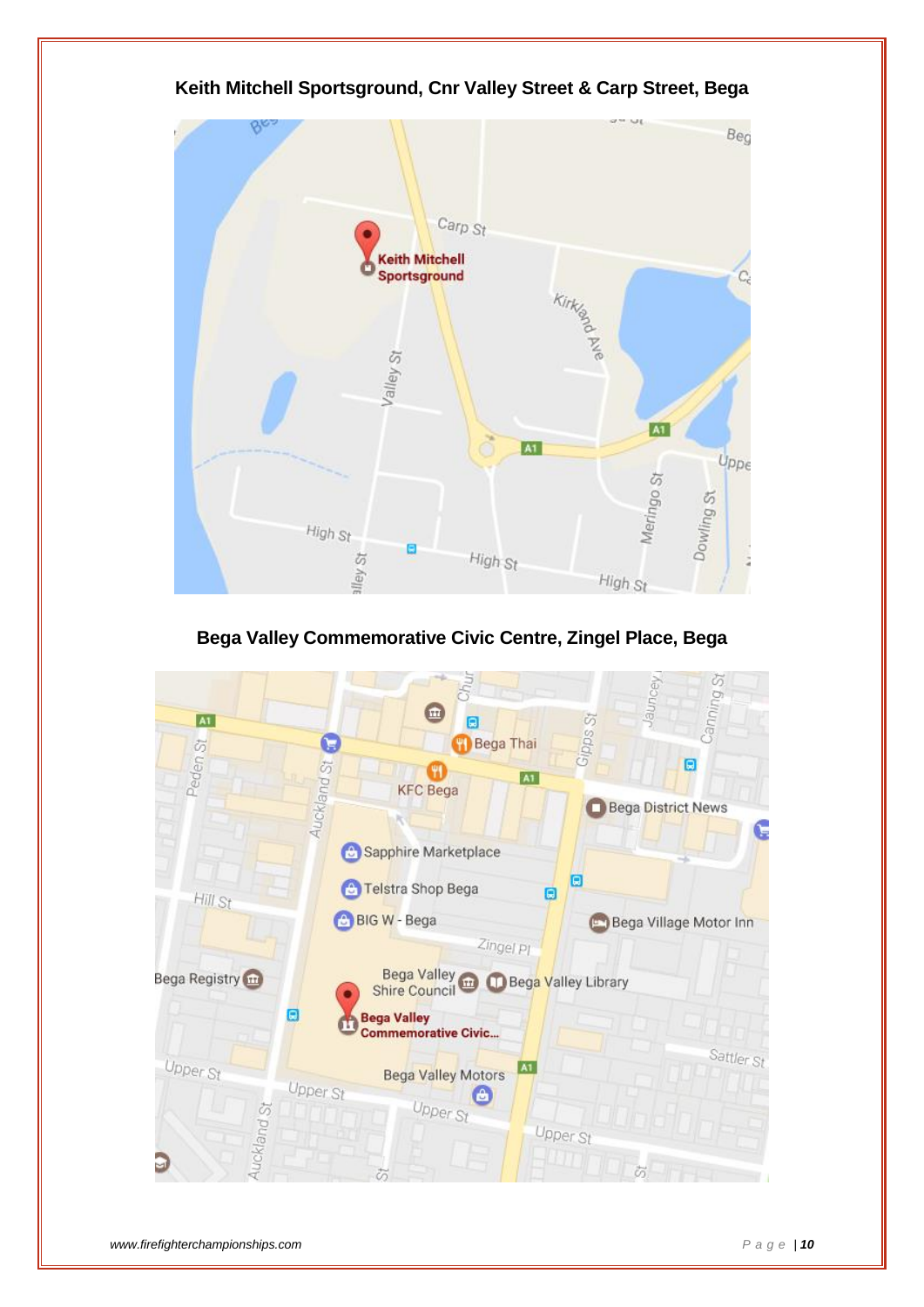## **Official Guest List**

| <b>Councillor, Bega Valley Shire Council</b>                                                  | <b>Sharon Tapscott</b>                  |  |  |  |
|-----------------------------------------------------------------------------------------------|-----------------------------------------|--|--|--|
| <b>General Manager, Bega Valley Shire Council</b>                                             | Leanne Barnes                           |  |  |  |
| A/Local Area Commander,<br><b>Batemans Bay Local Area Command,</b><br><b>NSW Police Force</b> | <b>Gregory Flood</b>                    |  |  |  |
| Superintendent,<br><b>Manager Far South Coast, Rural Fire Service</b>                         | John Cullen                             |  |  |  |
| Fire & Rescue NSW                                                                             |                                         |  |  |  |
| <b>Commissioner</b>                                                                           | Paul Baxter and Gina Dwyer              |  |  |  |
| <b>Assistant Commissioner, Regional Operations,</b><br><b>Director Championship</b>           | <b>Rob McNeil AFSM</b>                  |  |  |  |
| <b>Chief Superintendent,</b><br><b>Area Commander Region South</b>                            | <b>Greg Buckley AFSM</b>                |  |  |  |
| <b>Chief Superintendent,</b><br><b>Chief of Staff, Office of the Commissioner</b>             | David Felton AFSM and<br>Vanessa Felton |  |  |  |
| <b>Assistant Director Education and Training,</b><br><b>Assistant Director Championships</b>  | Ken Murphy                              |  |  |  |
| A/Superintendent,<br><b>Zone Commander Regional South 1</b>                                   | Luke Unsworth                           |  |  |  |
| <b>Chaplain</b>                                                                               | Major Lyndsay Smith and<br>Dawn Smith   |  |  |  |

#### **Fire & Rescue NSW Championships Association**

*President FRNSW FCA*

**MSA, Business Development Manager State Changer** Debbie Taylor

**Chubb Fire & Security** Tom Sutherland

Captain Greg Fredericks AFSM and Robyn Fredericks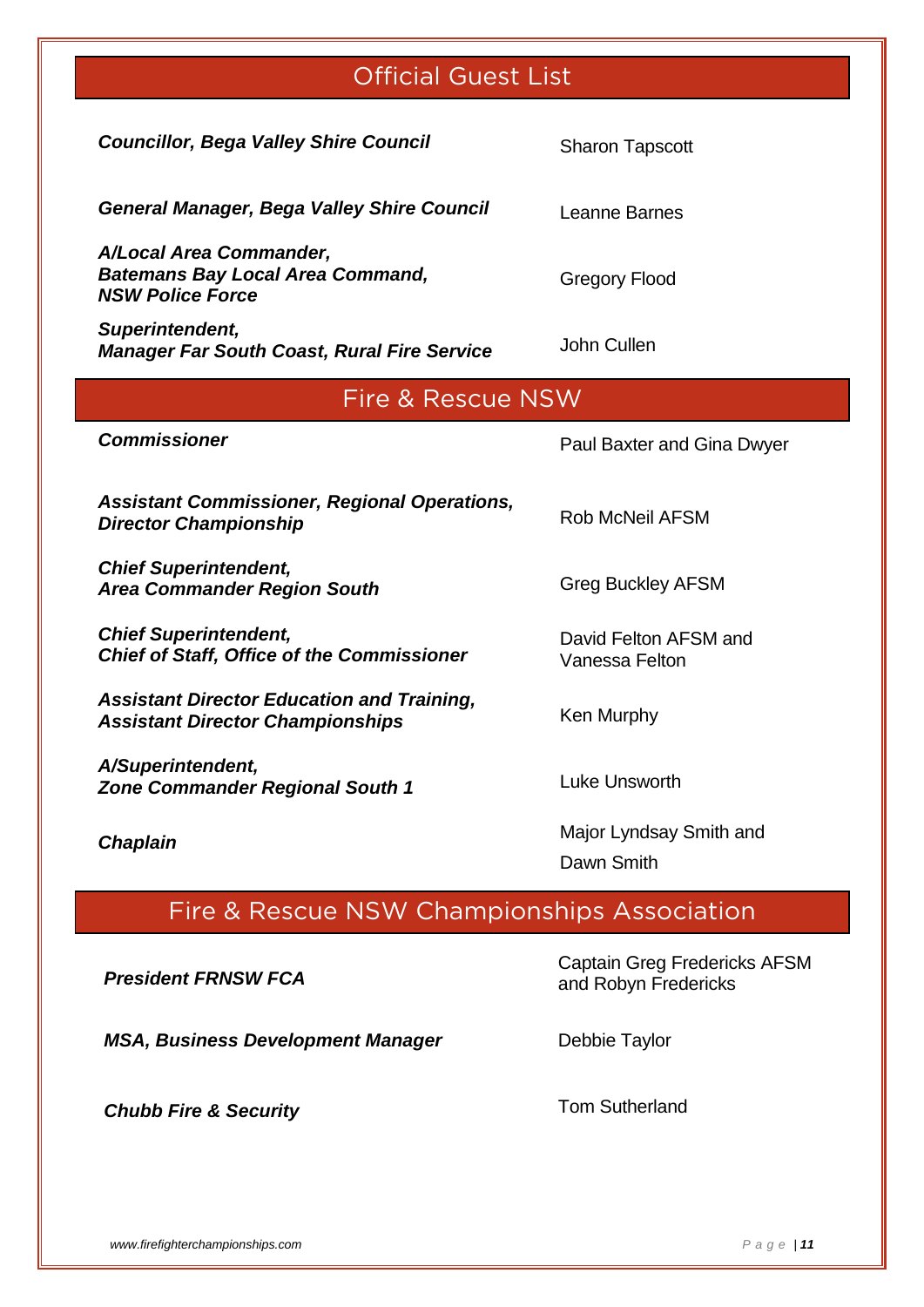## **List of Events**

- 1. Urban Pumper Collector and Ladder 4 Competitors
- 2. Urban Pump Disable 4 Competitors
- 3. Booster Valve and High Rise Bag 4 Competitors
- 4. Ladder Practice 1 Competitor
- 5. Urban Pumper BA and Foam 4 Competitors
- 6. Urban Pumper and Breeching 4 Competitors
- 7. Rescue 4 Competitors
- 8. Hose Hydrant and Extinguisher 3 Competitors
- 9. Hose and Hydrant 4 Competitors
- 10.Hose and Hydrant 2 Competitors
- 11.Urban Pump and Suction 4 Competitors

#### **Competing Teams**

| <b>Brigade</b><br>Bega   | <b>Station</b><br>219 | In Zone<br>RS <sub>1</sub> |
|--------------------------|-----------------------|----------------------------|
| Bega 2                   | 219S                  | RS <sub>1</sub>            |
| Merimbula                | 395                   | RS <sub>1</sub>            |
| Mittagong                | 378                   | RS <sub>2</sub>            |
| Moruya                   | 384                   | RS <sub>1</sub>            |
| Nowra                    | 405                   | RS <sub>1</sub>            |
| <b>Ulladulla</b>         | 477                   | RS <sub>1</sub>            |
| <b>Brigade</b>           | <b>Station</b>        | <b>Out of Zone</b>         |
| Armidale                 | 205                   | RN <sub>3</sub>            |
| Dubbo                    | 280                   | RW <sub>1</sub>            |
| Kelso                    | 105                   | RW <sub>2</sub>            |
| <b>Kootingal RFS</b>     | 756                   | RN <sub>3</sub>            |
| Merrylands               | 72                    | MW <sub>2</sub>            |
| Port Macquarie           | 424                   | RN <sub>1</sub>            |
| Port Macquarie 2         | 424S                  | RN <sub>1</sub>            |
| Scarborough              | 442                   | MS1                        |
| Trangie                  | 465                   | RW <sub>1</sub>            |
| Uralla                   | 475                   | RN <sub>3</sub>            |
| Wyong                    | 505                   | MN <sub>2</sub>            |
| <b>Brigade</b>           | <b>Station</b>        | <b>Visitor</b>             |
| <b>WAFA</b>              | 757                   | Visitor                    |
| WAFA 2                   | 757S                  | <b>Visitor</b>             |
| Echuca, Victoria         | 715                   | Visitor                    |
| <b>Tamworth City RFS</b> | 704                   | Visitor                    |
|                          |                       |                            |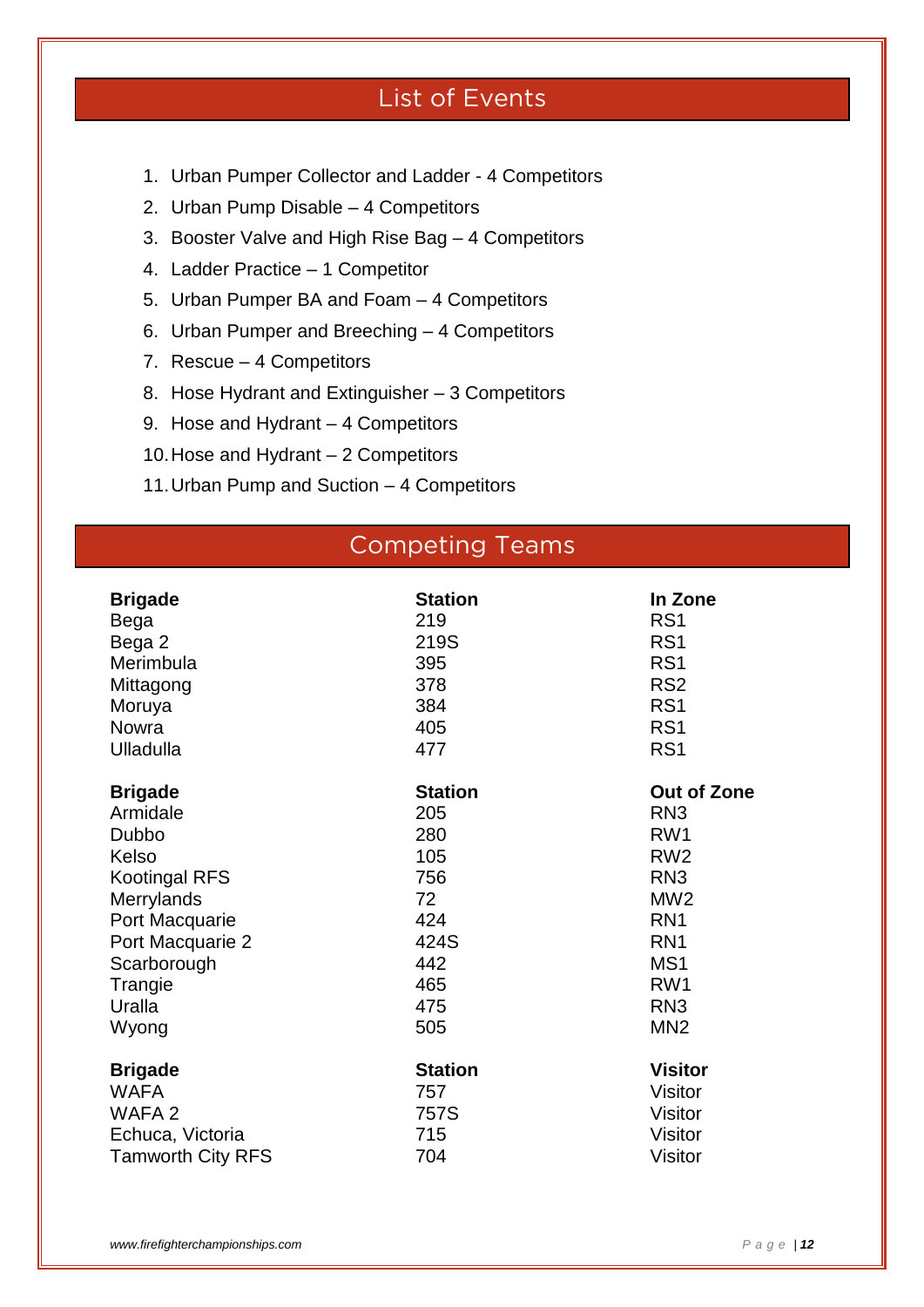## **Protocol for Opening Ceremony**

Brigades will form up on the championship track in Brigade uniform as specified; under the direction of the Parade Commander.

Assistant Commissioner Rob McNeil AFSM will be the Master of Ceremonies (MC).

The Parade Commander, A/Superintendent Luke Unsworth will call the Brigades to attention.

Australian National Anthem (members in uniform not already on Parade to salute).

Assistant Commissioner Rob McNeil AFSM will then introduce the official guests and request dignitaries to address the Parade in the following order:

- Chaplin Major Lyndsay Smith
- President FRNSW FCA Captain Greg Fredericks AFSM
- Councillor, Bega Valley Shire Council Sharon Tapscott
- **Fire & Rescue NSW Commissioner Paul Baxter**

## **Protocol for Saturday Evening Function**

Captain Les Smith Ret. AFSM will be the Master of Ceremonies for the evening.

FCA President, Captain Greg Fredericks AFSM will outline the arrangements for the evening and acknowledge any special guests.

President of the Fire & Rescue NSW Firefighters Championship Association, Captain Greg Fredericks AFSM to conduct the presentation segment

Acting Captain, Gerard Hanscombe from Bega Brigade will respond to the presentation and acknowledge supporters and sponsors.

## **Protocol for Closing Ceremony**

Presentation of major trophies and sponsored items will be made to In Area /Out of Area Champion Brigades. Assistant Commissioner Rob McNeil AFSM will present outstanding competitor of Championships and officially close the Region South 1 Championship.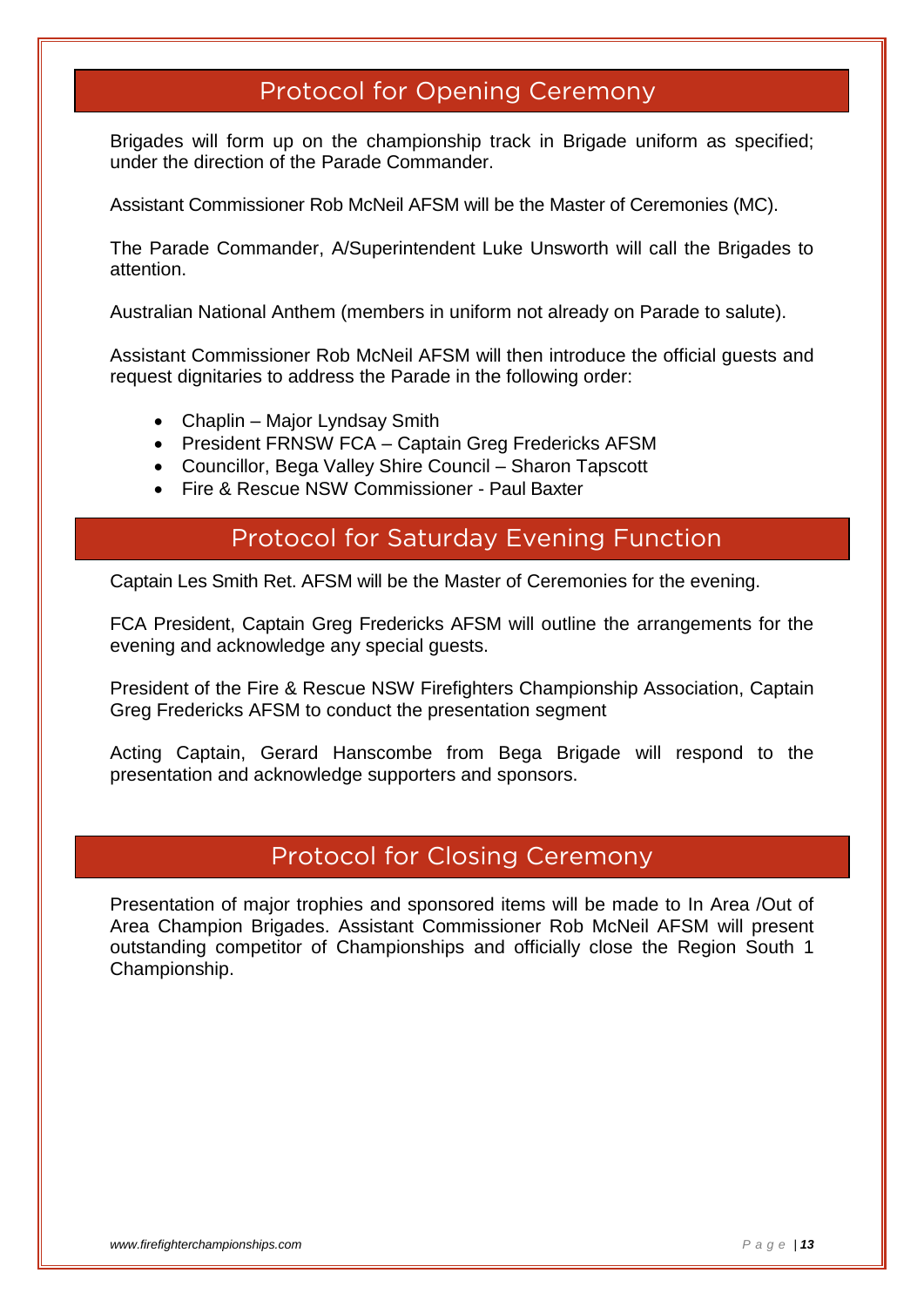#### **Event 1. Urban Pumper Collector and Ladder**

#### *Objective:*

To extinguish a fire on a rooftop using two lengths of 38mm hose and hydrant water through the appliance.

#### *Core Skills:*

Pump Operation, Hydrants, Breeching Piece, Ladders, Hose Handling & Branches

#### *Equipment:*

Hoses used – 1 x 70mm (10m filler hose) and 2 x 38mm flaked hose (30m) The appliance will be stowed with two lengths of 38mm hose flaked, two shut-off branches, one 10m length of 70mm filler hose rolled on the bight, one breeching piece and one standpipe. All with stortz couplings.

| <b>Order</b>     | <b>Station</b> | <b>Brigade Name</b>      |  | Time 1 Time 2 Penalty Penalty Code | <b>Total</b> |
|------------------|----------------|--------------------------|--|------------------------------------|--------------|
| 1                | 756            | <b>Kootingal RFS</b>     |  |                                    |              |
| $\overline{2}$   | 424            | Port Macquarie           |  |                                    |              |
| 3                | 475            | Uralla                   |  |                                    |              |
| 4                | 757            | <b>WAFA</b>              |  |                                    |              |
| 5                | 405            | Nowra                    |  |                                    |              |
| 6                | 205            | Armidale                 |  |                                    |              |
| 7                | 378            | Mittagong                |  |                                    |              |
| 8                | 280            | Dubbo                    |  |                                    |              |
| $\boldsymbol{9}$ | 465            | Trangie                  |  |                                    |              |
| 10               | 72             | Merrylands               |  |                                    |              |
| 11               | 219            | Bega                     |  |                                    |              |
| 12               | 105            | Kelso                    |  |                                    |              |
| 13               | 505            | Wyong                    |  |                                    |              |
| 14               | 757S           | WAFA 2                   |  |                                    |              |
| 15               | 424S           | Port Macquarie 2         |  |                                    |              |
| 16               | 477            | Ulladulla                |  |                                    |              |
| 17               | 395            | Merimbula                |  |                                    |              |
| 18               | 384            | Moruya                   |  |                                    |              |
| 19               | 219S           | Bega 2                   |  |                                    |              |
| 20               | 442            | Scarborough              |  |                                    |              |
| 21               | 715            | Echuca                   |  |                                    |              |
| 22               | 704            | <b>Tamworth City RFS</b> |  |                                    |              |

**Results: 1**

**nd Place 3**

**rd Place**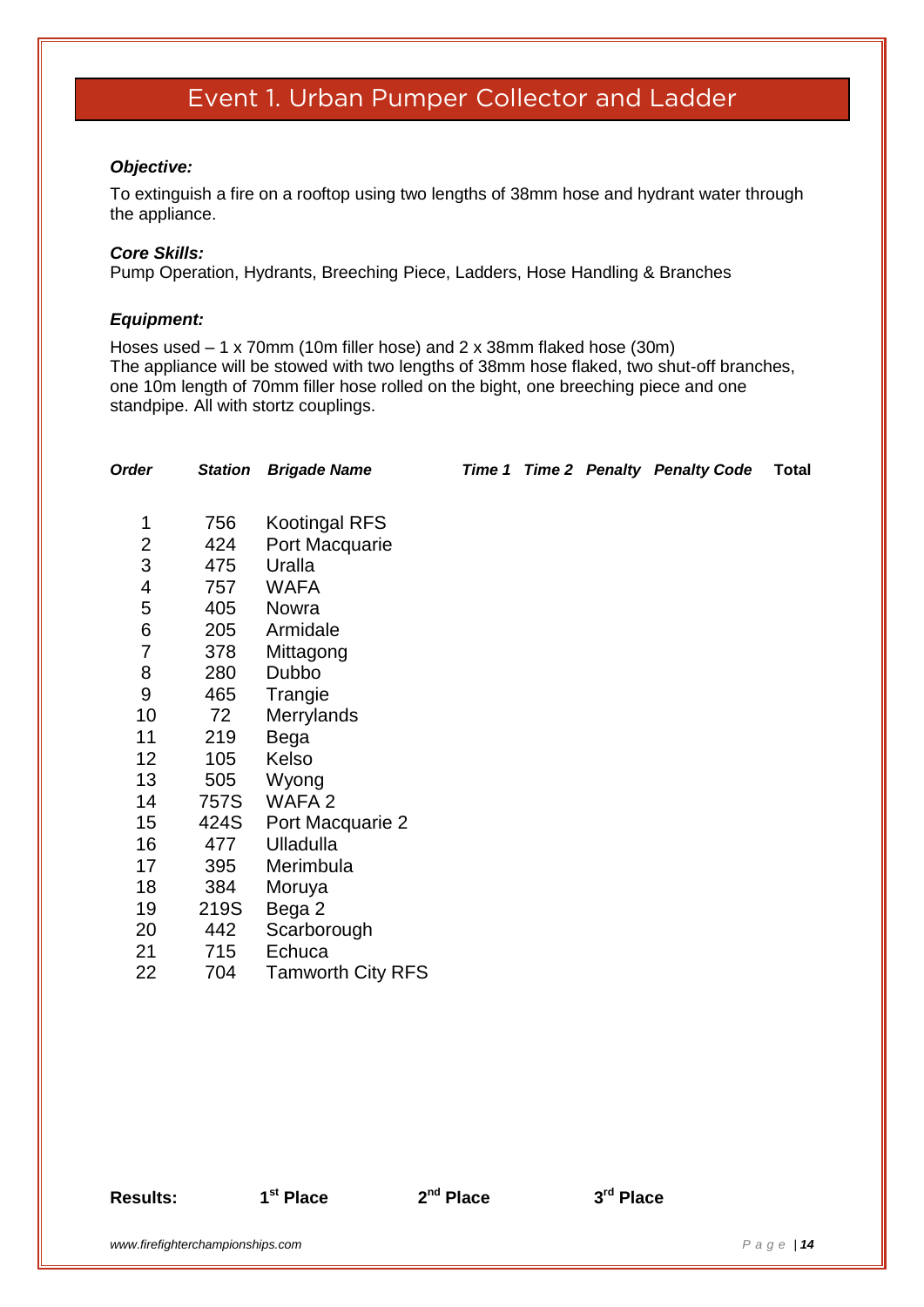## **Event 2. Urban Pump Disable**

#### *Objective:*

To extinguish a fire in a multi-storey building utilizing hydrant water through the pump and a 38mm hose from a hose cabinet on first floor. The pump becomes disabled before the fire is extinguished so the onboard Davey pump is then utilized to complete the task, using water from the appliance first aid tank.

#### *Core Skills:*

Pump Operation, Hydrants, Breeching Piece, Ladders, Davey Pump, Hose Handling & **Branches** 

#### *Equipment:*

Hoses used - 2 x 70mm (10m filler hose) and 2 x 38mm (30m) (1 x flaked & 1 x double rolled on bight)

The appliance will be stowed with two 10m lengths of 70mm filler hose double rolled on the bight, two 30m lengths of 38mm hose (one double rolled on the bight, the other flaked), one breeching piece, one Branch and one standpipe. All with stortz couplings.

| Order          | <b>Station</b> | <b>Brigade Name</b>      |  | Time 1 Time 2 Penalty Penalty Code | Total |
|----------------|----------------|--------------------------|--|------------------------------------|-------|
| $\mathbf 1$    | 756            | <b>Kootingal RFS</b>     |  |                                    |       |
| $\mathbf{2}$   | 424            | Port Macquarie           |  |                                    |       |
| 3              | 475            | Uralla                   |  |                                    |       |
| 4              | 757            | <b>WAFA</b>              |  |                                    |       |
| 5              | 405            | Nowra                    |  |                                    |       |
| 6              | 205            | Armidale                 |  |                                    |       |
| $\overline{7}$ | 378            | Mittagong                |  |                                    |       |
| 8              | 280            | Dubbo                    |  |                                    |       |
| 9              | 465            | Trangie                  |  |                                    |       |
| 10             | 72             | Merrylands               |  |                                    |       |
| 11             | 219            | Bega                     |  |                                    |       |
| 12             | 105            | Kelso                    |  |                                    |       |
| 13             | 505            | Wyong                    |  |                                    |       |
| 14             | 757S           | WAFA 2                   |  |                                    |       |
| 15             | 424S           | Port Macquarie 2         |  |                                    |       |
| 16             | 477            | <b>Ulladulla</b>         |  |                                    |       |
| 17             | 395            | Merimbula                |  |                                    |       |
| 18             | 384            | Moruya                   |  |                                    |       |
| 19             | 219S           | Bega 2                   |  |                                    |       |
| 20             | 442            | Scarborough              |  |                                    |       |
| 21             | 715            | Echuca                   |  |                                    |       |
| 22             | 704            | <b>Tamworth City RFS</b> |  |                                    |       |
|                |                |                          |  |                                    |       |
|                |                |                          |  |                                    |       |

**Results: 1**

**st Place 2**

**nd Place 3**

**rd Place**